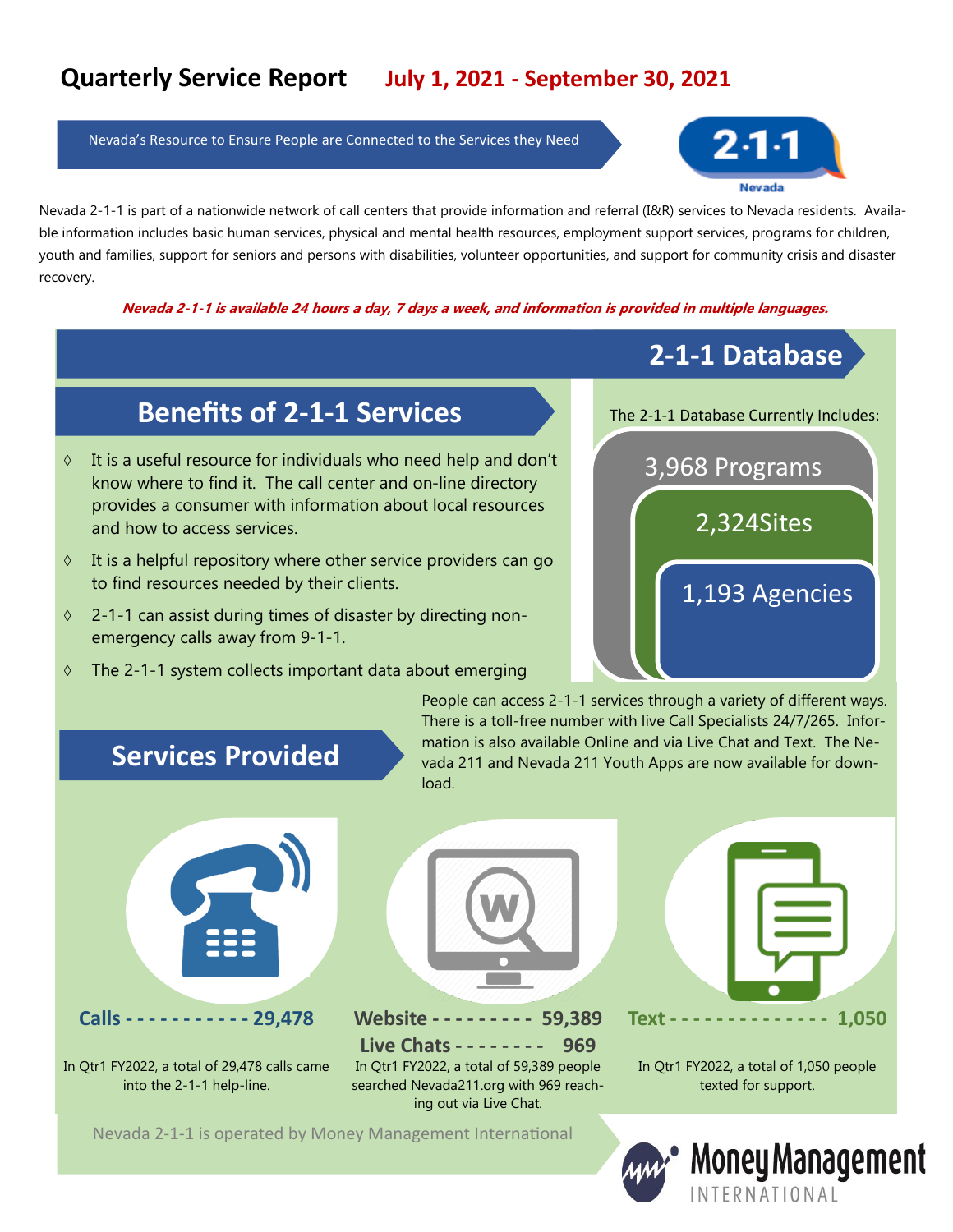Nevada's Resource to Ensure People are Connected to the Services they Need



Nevada 2-1-1 collects demographic information on individuals calling the help-line as a way to understand their consumer-base. The following charts represent the demographics of individuals served between July 1, 2021 and September 30, 2021.

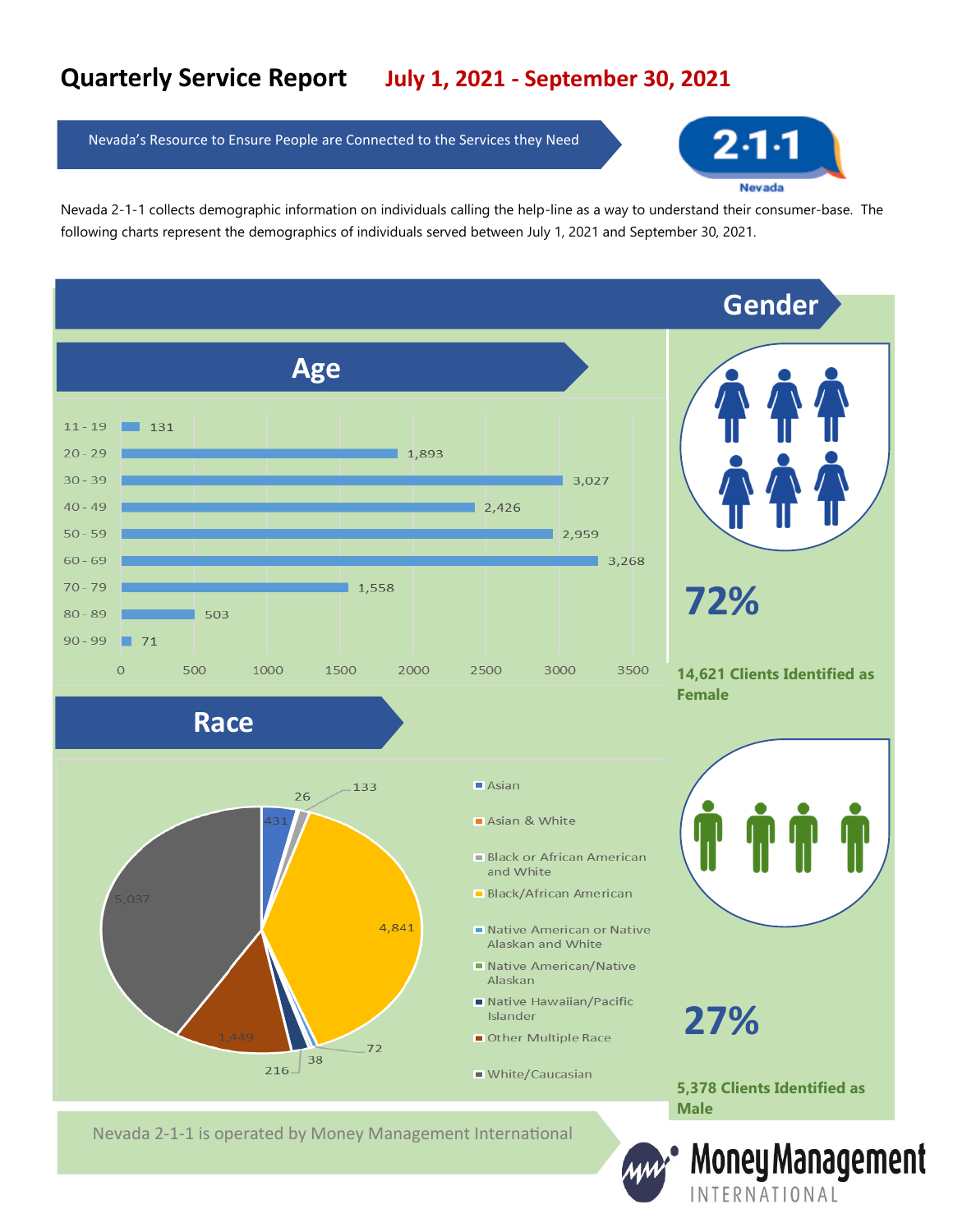Nevada's Resource to Ensure People are Connected to the Services they Need



Nevada 2-1-1 assists people in identifying what their needs are and provides them referrals to available services which can support those needs.

> **The majority of individuals calling Nevada 2-1-1 requested assistance with basic needs such as housing, food and utilities.**



Nevada 2-1-1 is operated by Money Management International